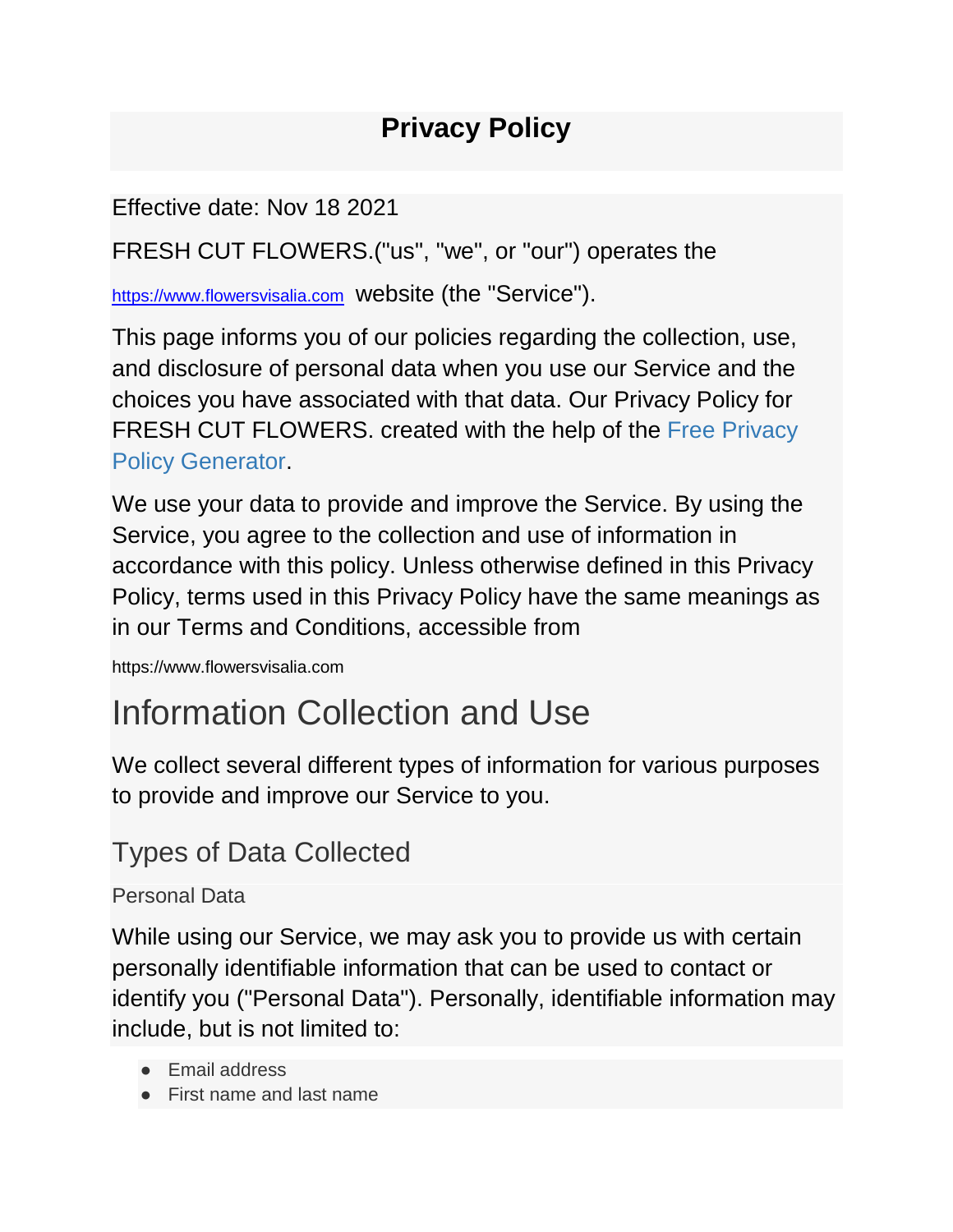- Phone number
- Cookies and Usage Data

#### Usage Data

We may also collect information on how the Service is accessed and used ("Usage Data"). This Usage Data may include information such as your computer's Internet Protocol address (e.g. IP address), browser type, browser version, the pages of our Service that you visit, the time and date of your visit, the time spent on those pages, unique device identifiers and other diagnostic data.

#### Tracking & Cookies Data

We use cookies and similar tracking technologies to track the activity on our Service and hold certain information.

Cookies are files with a small amount of data which may include an anonymous unique identifier. Cookies are sent to your browser from a website and stored on your device. Tracking technologies also used are beacons, tags, and scripts to collect and track information and to improve and analyze our Service.

You can instruct your browser to refuse all cookies or to indicate when a cookie is being sent. However, if you do not accept cookies, you may not be able to use some portions of our Service.

Examples of Cookies we use:

- **Session Cookies.** We use Session Cookies to operate our Service.
- **Preference Cookies.** We use Preference Cookies to remember your preferences and various settings.
- **Security Cookies.** We use Security Cookies for security purposes.

## Use of Data

[https://www.flowersvisalia.com](https://smallcakesfresnoca.com/)

Uses the collected data for various purposes:

● To provide and maintain the Service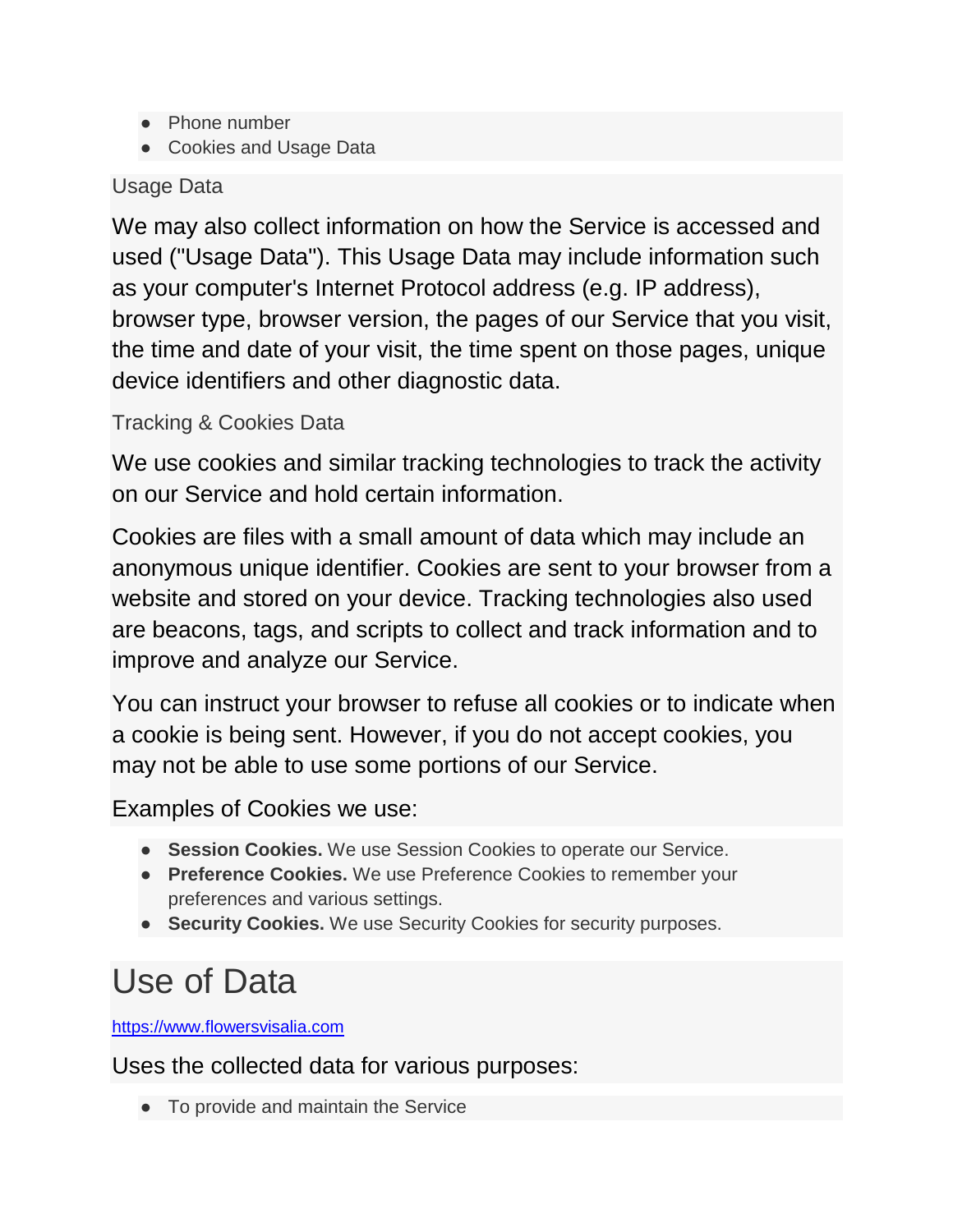- To notify you about changes to our Service
- To allow you to participate in interactive features of our Service when you choose to do so
- To provide customer care and support
- To provide analysis or valuable information so that we can improve the Service
- To monitor the usage of the Service
- To detect, prevent and address technical issues

# Transfer of Data

Your information, including Personal Data, may be transferred to and maintained on — computers located outside of your state, province, country or other governmental jurisdiction where the data protection laws may differ than those from your jurisdiction.

If you are located outside the United States and choose to provide information to us, please note that we transfer the data, including Personal Data, to the United States and process it there.

Your consent to this Privacy Policy followed by your submission of such information represents your agreement to that transfer.

[https://www.flowersvisalia.com](https://smallcakesfresnoca.com/) will take all steps reasonably necessary to ensure that your data is treated securely and in accordance with this Privacy Policy and no transfer of your Personal Data will take place to an organization or a country unless there are adequate controls in place including the security of your data and other personal information.

## Disclosure of Data

#### Legal Requirements

FRESH CUT FLOWERS. may disclose your Personal Data in the good faith belief that such action is necessary to:

• To comply with a legal obligation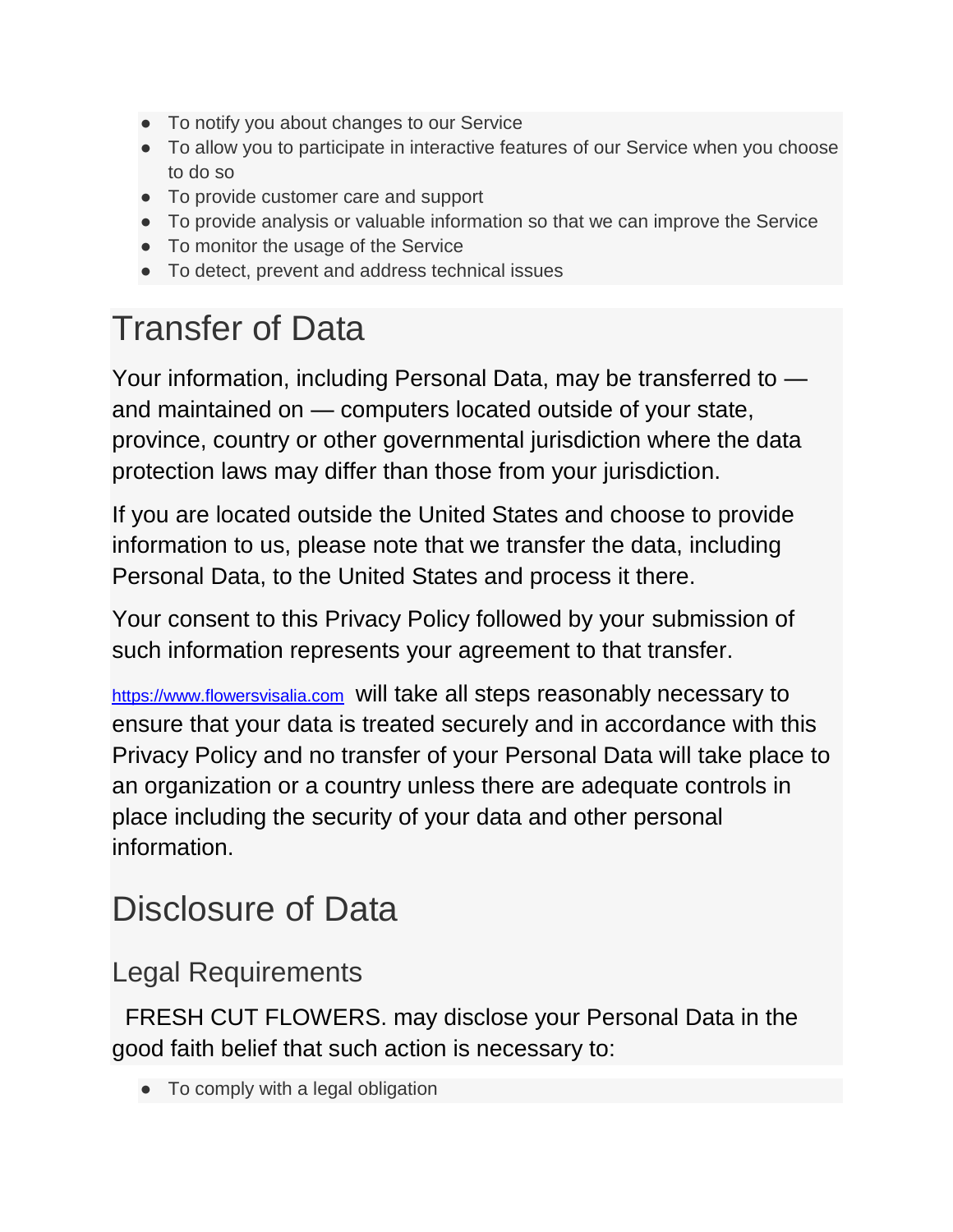- To protect and defend the rights or property of FRESH CUT FLOWERS. To prevent or investigate possible wrongdoing in connection with the Service
- To protect the personal safety of users of the Service or the public
- To protect against legal liability

# Security of Data

The security of your data is important to us, but remember that no method of transmission over the Internet, or method of electronic storage is 100% secure. While we strive to use commercially acceptable means to protect your Personal Data, we cannot guarantee its absolute security.

# Service Providers

We may employ third party companies and individuals to facilitate our Service ("Service Providers"), to provide the Service on our behalf, to perform Service-related services or to assist us in analyzing how our Service is used.

These third parties have access to your Personal Data only to perform these tasks on our behalf and are obligated not to disclose or use it for any other purpose.

## Links to Other Sites

Our Service may contain links to other sites that are not operated by us. If you click on a third party link, you will be directed to that third party's site. We strongly advise you to review the Privacy Policy of every site you visit.

We have no control over and assume no responsibility for the content, privacy policies or practices of any third party sites or services.

# Children's Privacy